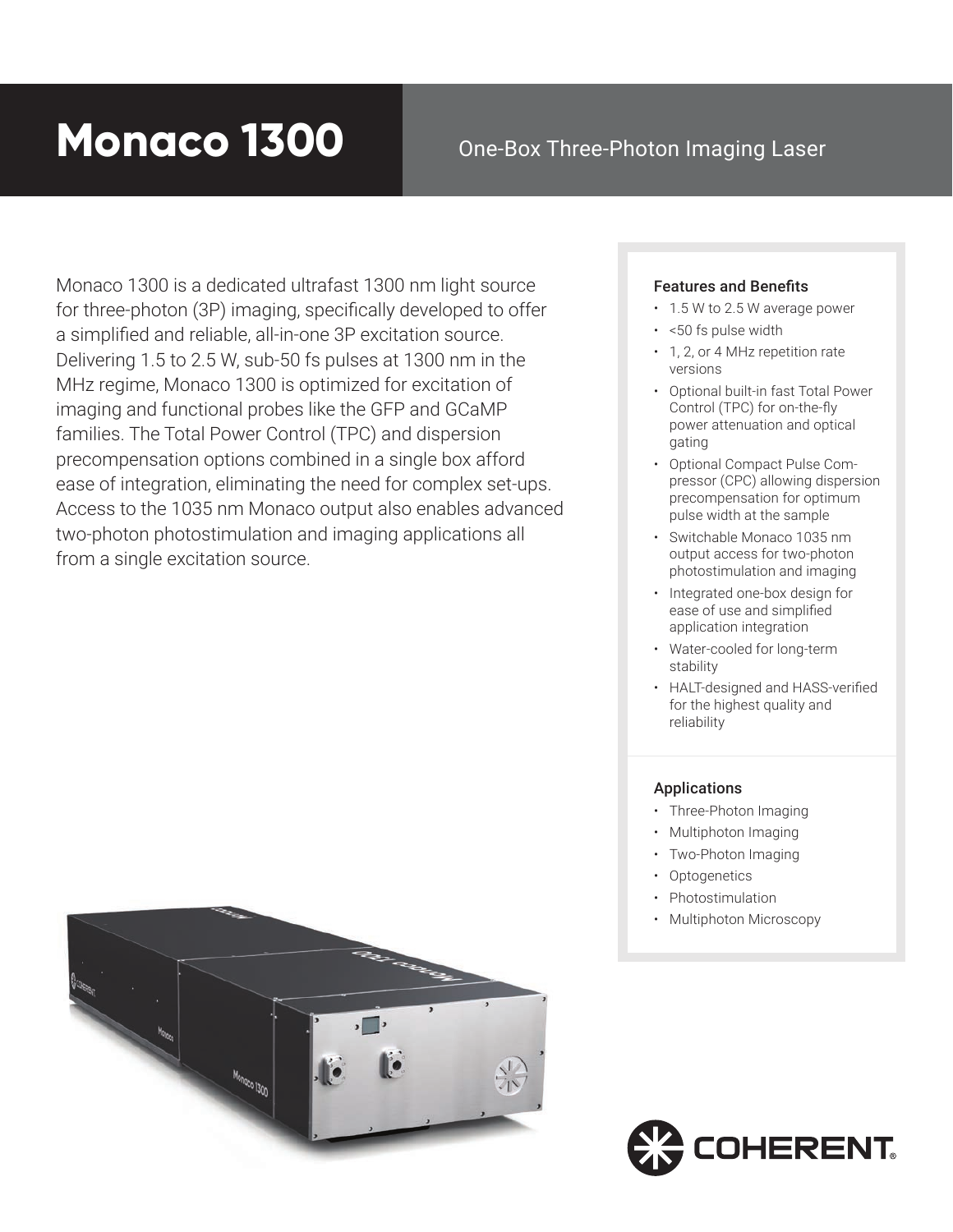#### **SPECIFICATIONS**1

| <b>OPTICAL OUTPUT A</b>                                 | Monaco 1300                                                                            | <b>Monaco 1300 TPC</b>                   |
|---------------------------------------------------------|----------------------------------------------------------------------------------------|------------------------------------------|
| Wavelength (nm)                                         | $1300 \pm 10$                                                                          |                                          |
| Repetition Rate <sup>2</sup> (MHz)                      | 1, 2, or 4                                                                             |                                          |
| Average Power (W)                                       | 1.5 at 1 MHz<br>2.5 at 2 MHz<br>2.5 at 4 MHz                                           | 1.5 at 1 MHz<br>2 at 2 MHz<br>2 at 4 MHz |
| <b>Pulse Duration (fs)</b>                              | < 50                                                                                   |                                          |
| <b>Spatial Mode</b>                                     | $M^2$ < 1.3                                                                            | $M^2$ < 1.4                              |
| <b>Beam Asymmetry</b>                                   | 0.8 to 1.2                                                                             |                                          |
| Beam Diameter (1/e <sup>2</sup> , mm) (nominal)         | 2.7                                                                                    |                                          |
| <b>Beam Astigmatism (%)</b>                             | 25                                                                                     |                                          |
| Polarization                                            | Linear, Vertical                                                                       |                                          |
| Power Stability <sup>3</sup> (% rms)                    | < 1.5                                                                                  |                                          |
| Beam Pointing Stability <sup>3</sup> (µrad) (rms)       | $<$ 20                                                                                 |                                          |
| Modulation Rise/Fall Time (ns)                          | <b>NA</b>                                                                              | < 35                                     |
| <b>CPC OPTION SPECIFICATIONS<sup>1</sup></b>            |                                                                                        |                                          |
| Compressor Efficiency (%)                               | >80                                                                                    |                                          |
| <b>Dispersion Precompensation Range (fs2)</b>           | $-20,000$ to $+10,000$                                                                 |                                          |
| Dispersion Precompensation Step Size (fs <sup>2</sup> ) | 200                                                                                    |                                          |
| <b>OPTICAL OUTPUT B4</b>                                |                                                                                        |                                          |
| Wavelength (nm)                                         | $1035 + 5$                                                                             |                                          |
| <b>Repetition Rate (MHz)</b>                            | Single-shot to 1 MHz, higher rep. rates without AOM pulsepicking: 1 to 50 MHz standard |                                          |
| Average Power (W) (>1 MHz)                              | 60                                                                                     |                                          |
| <b>Pulse Duration (fs)</b>                              | < 350                                                                                  |                                          |
| <b>Spatial Mode</b>                                     | $M^2$ < 1.2                                                                            |                                          |
| Beam Diameter (1/e <sup>2</sup> , mm) (nominal)         | 2.7                                                                                    |                                          |
| Polarization                                            | Vertical                                                                               |                                          |
| Power Stability <sup>3</sup> (% rms)                    | < 1.5                                                                                  |                                          |
| MECHANICAL AND ENVIRONMENTAL SPECIFICATIONS             |                                                                                        |                                          |
| Laser Head Dimensions <sup>5</sup> (L x W x H)          |                                                                                        |                                          |
|                                                         | 1149.7 x 358.0 x 192.7 mm (45.26 x 14.09 x 7.59 in.)                                   |                                          |
| Laser Power Supply Dimensions (L x W x H)               | 349.6 x 192.1 x 82.6 mm (13.76 x 7.56 x 3.25 in.)                                      |                                          |
| Laser Head Mass <sup>5</sup>                            | 77 kg (169.75 lbs)                                                                     |                                          |
| <b>Operating Temperature Range</b>                      | 10 to 30°C (50 to 86°F)                                                                |                                          |
| <b>Non-Operating Temperature</b>                        | 5 to 65°C (41 to 149°F)                                                                |                                          |
| Relative Humidity (%)                                   | <90% non-condensing                                                                    |                                          |
| ELECTRICAL AND CONTROL REQUIREMENTS                     |                                                                                        |                                          |
| <b>Power Requirements</b>                               | 100/240 VAC (50/60 Hz)<br>Closed loop water chiller required (sold separately)         |                                          |

1 Specifications subject to change.<br>2 Factory set, must be specified when ordered and will be optimized prior to shipment.<br>3 Measured over 24 hrs. after 45 min. warm-up under stable environmental conditions.<br>4 Outputs A an

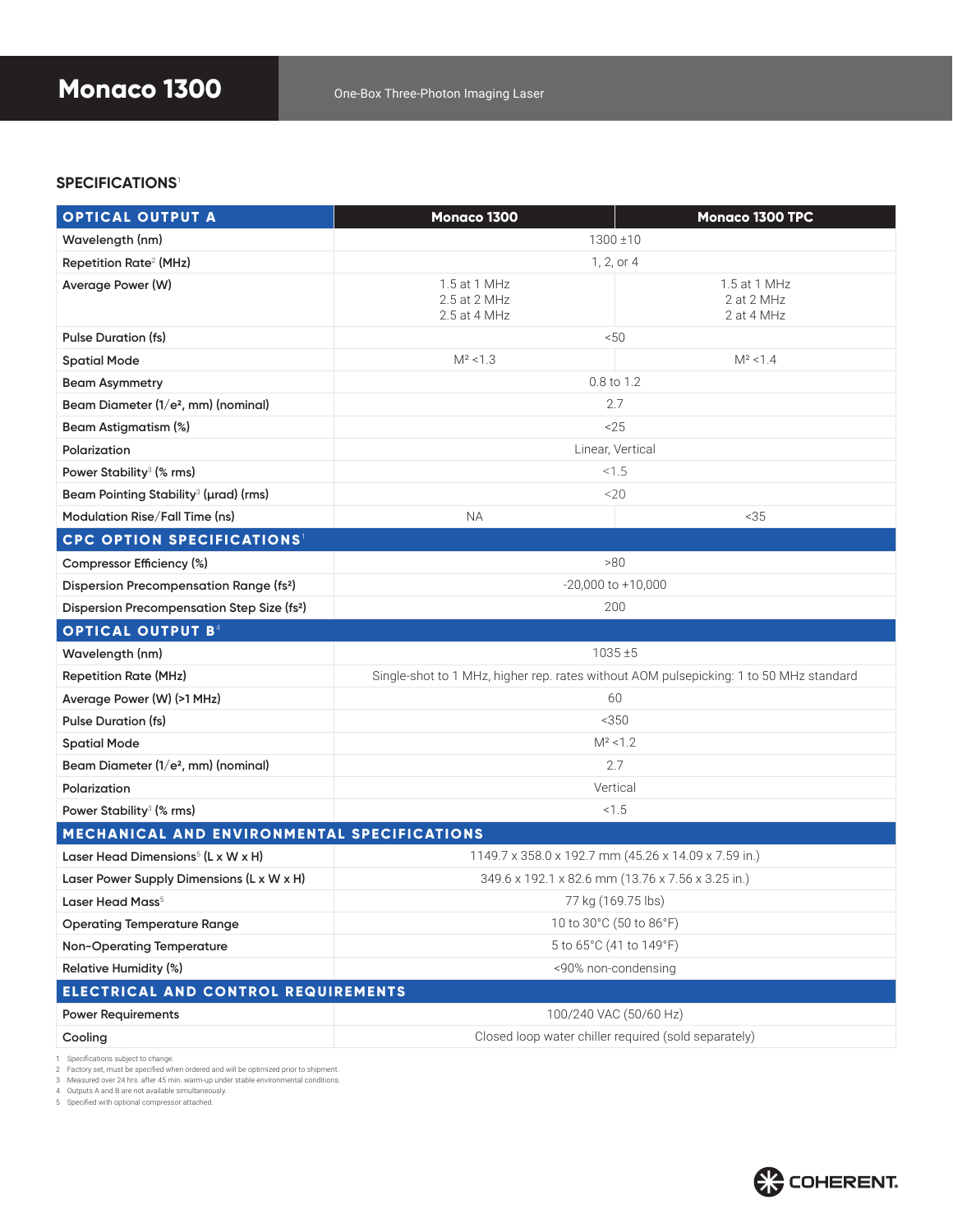#### **TYPICAL PERFORMANCE DATA**

**Typical Monaco 1300 Beam Profile at 2 MHz**



**Typical Monaco 1300 Temporal Profile at 2 MHz (Autocorrelator)**



**Typical Monaco 1300 Power Stability at 2 MHz over 24 Hrs**